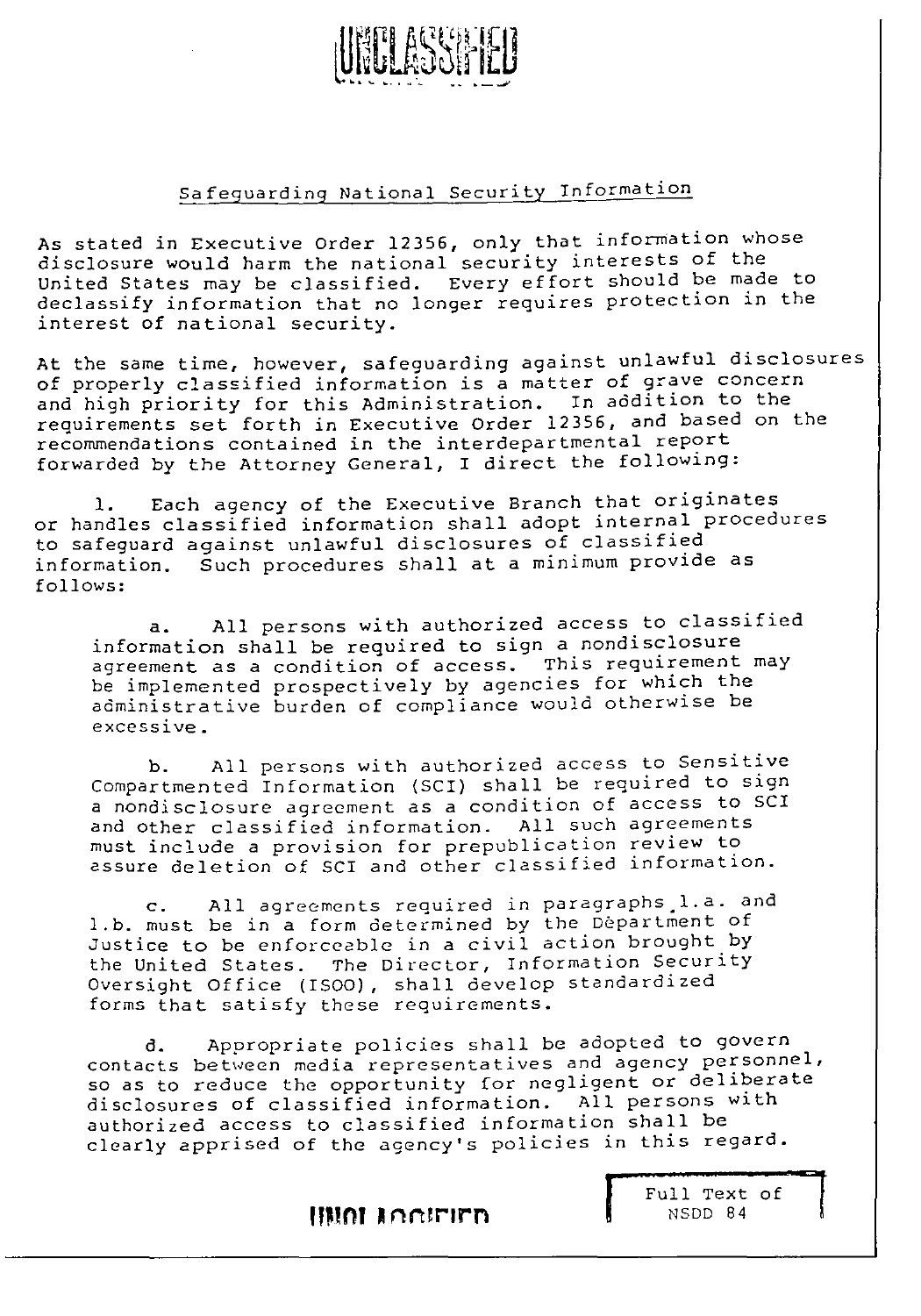2. Each agency of the Executive branch that originates or handles classified information shall adopt internal procedures to govern the reporting and investigation of unauthorized disclosures of such information. Such procedures shall at a minimum provide that:

a. All such disclosures that the agency considers to be seriously damaging to its mission and responsibilities shall be evaluated to ascertain the nature of the information disclosed and the extent to which it had been disseminated.

b. The agency shall conduct a preliminary internal investigation prior to or concurrently with seeking investigative assistance from other agencies.

c. The agency shall maintain records of disclosures so evaluated and investigated.

d. Agencies in the possession of classified information originating with another agency shall cooperate with the originating agency by conducting internal investigations of the unauthorized disclosure of such information.

e. Persons determined by the agency to have knowingly made such disclosures or to have refused cooperation with investigations of such unauthorized disclosures will be denied further access to classified information and subjected to other administrative sanctions as appropriate.

3. Unauthorized disclosures of classified information shall be reported to the Department of Justice and the Information Security Oversight Office, as required by statute and Executive orders. The Department of Justice shall continue to review reported unauthorized disclosures of classified information to determine whether FBI investigation is warranted. Interested departments and agencies shall be consulted in developing criteria for evaluating such matters and in determining which cases should receive investigative priority. The FBI is authorized to investigate such matters as constitute potential violations of federal criminal law, even though administrative sanctions may be sought instead of criminal prosecution.

4. Nothing in this directive is intended to modify or preclude interagency agreements between FBI and other criminal investigative agencies regarding their responsibility for conducting investigations within their own agencies or departments.

5. The Office of Personnel Management and all departments and agencies with employees having access to classified information<br>are directed to revise existing regulations and policies, as necessary, so that employees may be required to submit to polygraph examinations, when appropriate, in the course of investigations of unauthorized disclosures of classified information. As a minimum, such regulations shall permit an agency to decide that appropriate